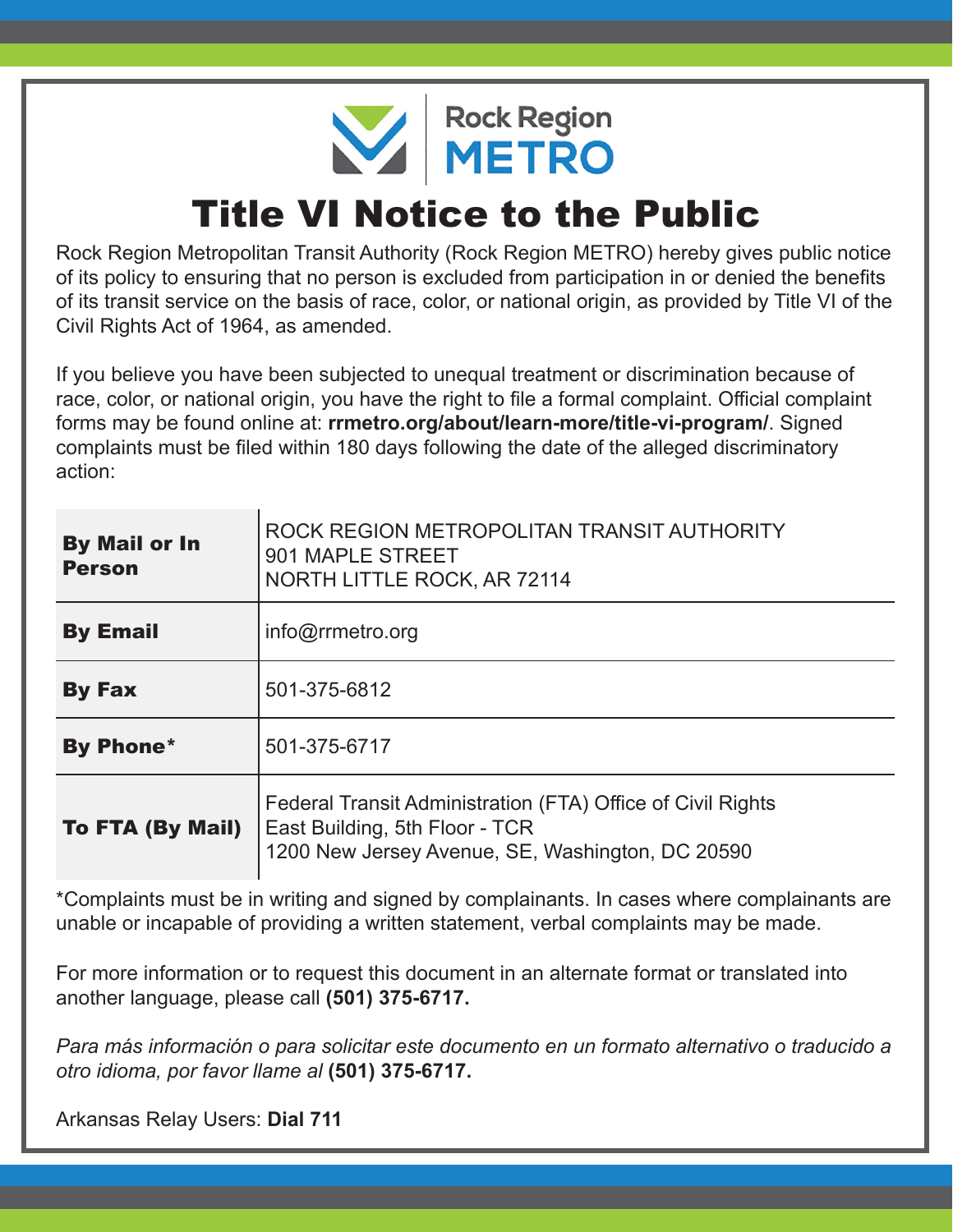

## Title VI Complaint Form

Rock Region Metropolitan Transit Authority is committed to ensuring that no person is excluded from participation in or denied the benefits of its transit service on the basis of race, color, or national origin, as provided by Title VI of the Civil Rights Act of 1964, as amended.

Any person who believes that he or she has been subjected to discrimination has the right to file a formal Title VI complaint within 180 days from the date of the alleged discrimination. The information collected in this form is necessary to assist Rock Region METRO in processing your formal Title VI complaint. *Note: if you are filing an ADA complaint, please follow the procedures found at rrmetro.org/about/faq/ or call* (501) 375-6717.

For more information or to request this document in an alternate format or translated into another language, please call **(501) 375-6717.**

*Para más información o para solicitar este documento en un formato alternativo o traducido a otro idioma, por favor llame al* **(501) 375-6717.**

Arkansas Relay Users: **Dial 711**

| Email: |  |                                                               | <u> 1980 - Andrea Barbara, amerikana amerikana personal dan personal dan personal dan personal dan personal dan </u>                                                                                                                                                                         |
|--------|--|---------------------------------------------------------------|----------------------------------------------------------------------------------------------------------------------------------------------------------------------------------------------------------------------------------------------------------------------------------------------|
|        |  | Do you have any accessible format requirements?               |                                                                                                                                                                                                                                                                                              |
|        |  | Large Print: YES _____ NO _____ Audio Tape: YES ____ NO ____  |                                                                                                                                                                                                                                                                                              |
|        |  | <b>TDD: YES</b> _____ NO _____ <b>Other: YES</b> ____ NO ____ |                                                                                                                                                                                                                                                                                              |
|        |  |                                                               | The Federal Transit Administration (FTA) Office of Civil Rights is responsible for civil rights<br>compliance and monitoring, which includes ensuring that providers of public transportation<br>properly abide by Title VI of the Civil Rights Act of 1964, Executive Order 12898, "Federal |

*Actions to Address Environmental Justice in Minority Populations and Low Income Populations", and the Department of Transportation's Guidance to Recipients on Special Language Services to Limited English Proficient (LEP) Beneficiaries.* <sup>1</sup>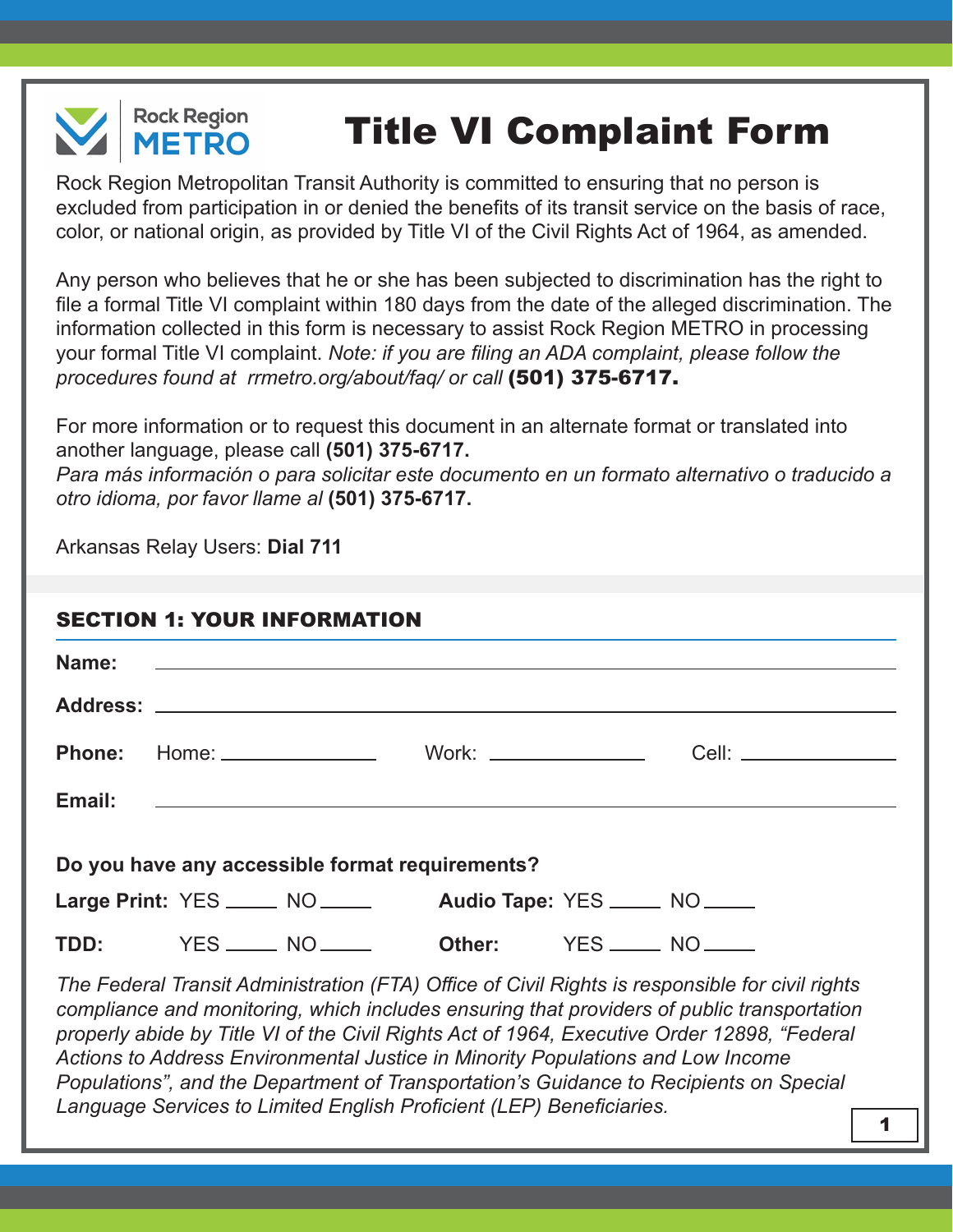| <b>Title VI Complaint Form</b>                                                                                                                                                                                                                                                                                                                                                                                |  |  |  |  |
|---------------------------------------------------------------------------------------------------------------------------------------------------------------------------------------------------------------------------------------------------------------------------------------------------------------------------------------------------------------------------------------------------------------|--|--|--|--|
| <b>SECTION 2: THIRD PARTY (IF APPLICABLE)</b>                                                                                                                                                                                                                                                                                                                                                                 |  |  |  |  |
| Are you filing this complaint on your own behalf? YES _____ NO _____<br>*If YES, go to Section 3.                                                                                                                                                                                                                                                                                                             |  |  |  |  |
| If you are not filing on your own behalf, please supply the name and relationship of the<br>person for whom you are complaining:                                                                                                                                                                                                                                                                              |  |  |  |  |
|                                                                                                                                                                                                                                                                                                                                                                                                               |  |  |  |  |
| Please explain why you have filed on behalf of a third party.                                                                                                                                                                                                                                                                                                                                                 |  |  |  |  |
| Please confirm you have obtained the permission of the aggrieved party if you are<br>filing on behalf of a third party. YES _______ NO ______                                                                                                                                                                                                                                                                 |  |  |  |  |
|                                                                                                                                                                                                                                                                                                                                                                                                               |  |  |  |  |
| <b>SECTION 3: COMPLAINT DETAILS</b>                                                                                                                                                                                                                                                                                                                                                                           |  |  |  |  |
| Are you filing this complaint based on race, color, and/or national origin (check all that<br>apply)?                                                                                                                                                                                                                                                                                                         |  |  |  |  |
|                                                                                                                                                                                                                                                                                                                                                                                                               |  |  |  |  |
| What is the date of the alleged discrimination? ________________________________                                                                                                                                                                                                                                                                                                                              |  |  |  |  |
| Please explain as clearly as possible what happened and why you believe you were<br>discriminated against. Describe all person(s) who were involved. If known, include<br>the name(s) and contact information of the person(s) who discriminated against you,<br>as well as the name(s) and contact information of any witness(es). If more space is<br>needed, please use the space at the end of this form. |  |  |  |  |
|                                                                                                                                                                                                                                                                                                                                                                                                               |  |  |  |  |
|                                                                                                                                                                                                                                                                                                                                                                                                               |  |  |  |  |
|                                                                                                                                                                                                                                                                                                                                                                                                               |  |  |  |  |
|                                                                                                                                                                                                                                                                                                                                                                                                               |  |  |  |  |
|                                                                                                                                                                                                                                                                                                                                                                                                               |  |  |  |  |
| $\mathbf{2}$                                                                                                                                                                                                                                                                                                                                                                                                  |  |  |  |  |
|                                                                                                                                                                                                                                                                                                                                                                                                               |  |  |  |  |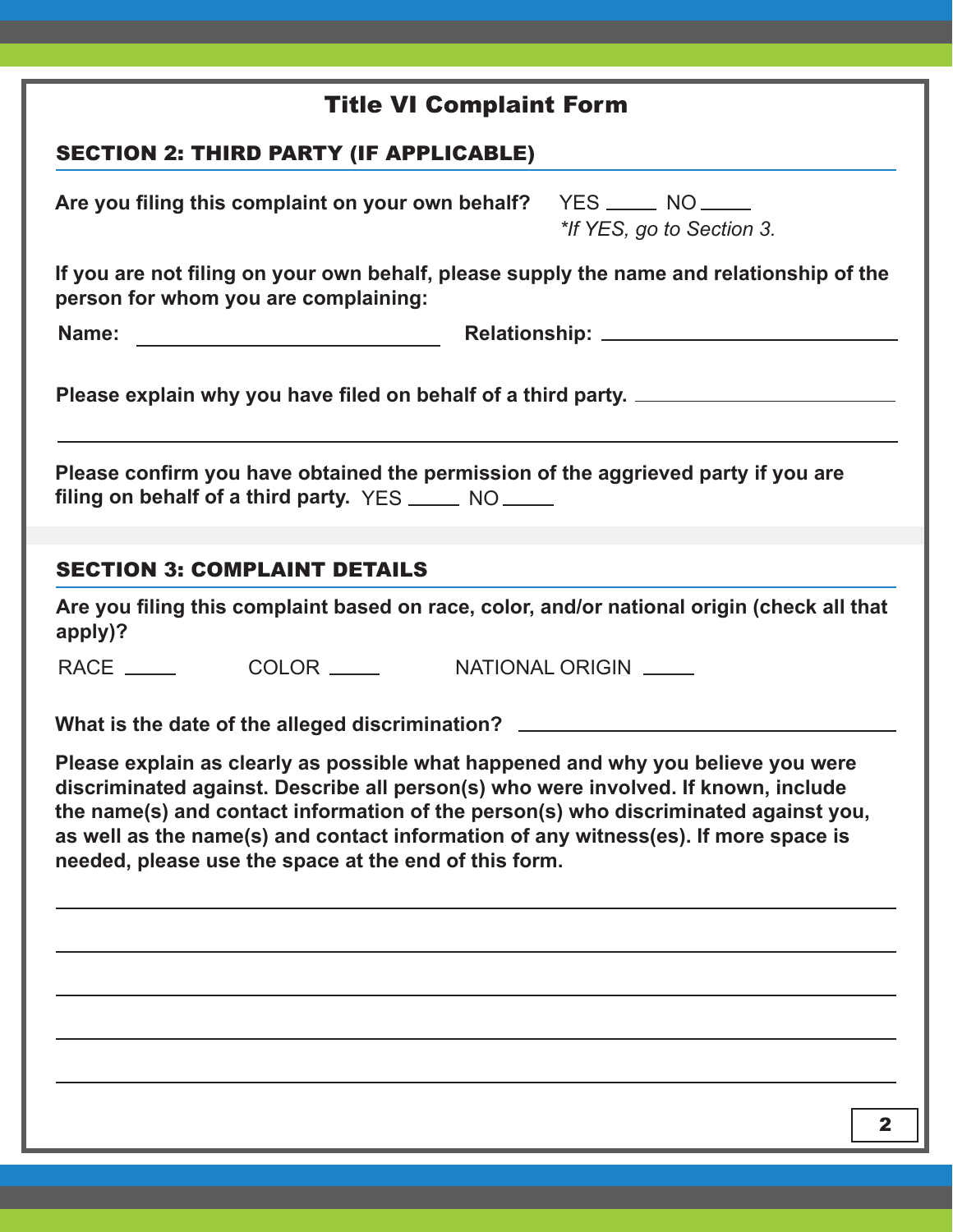| <b>Title VI Complaint Form</b>                                                                                                                                                                                                                                                                                                     |  |  |  |  |
|------------------------------------------------------------------------------------------------------------------------------------------------------------------------------------------------------------------------------------------------------------------------------------------------------------------------------------|--|--|--|--|
|                                                                                                                                                                                                                                                                                                                                    |  |  |  |  |
|                                                                                                                                                                                                                                                                                                                                    |  |  |  |  |
|                                                                                                                                                                                                                                                                                                                                    |  |  |  |  |
| <b>SECTION 4: RELATED OR PREVIOUS COMPLAINTS</b>                                                                                                                                                                                                                                                                                   |  |  |  |  |
| Have you previously filed a Title VI complaint with Rock Region METRO?<br>$YES$ $NO$                                                                                                                                                                                                                                               |  |  |  |  |
| *Note: This information is needed for administrative purposes. Rock Region METRO will assign a<br>new complaint number to the new complaint.                                                                                                                                                                                       |  |  |  |  |
| Have you filed this complaint with any of the following agencies (check all that apply)?                                                                                                                                                                                                                                           |  |  |  |  |
| Federal Transit Administration: ___________ Department of Justice: _______                                                                                                                                                                                                                                                         |  |  |  |  |
| Arkansas Dept of Transportation: _____________ US Dept of Transportation: _______                                                                                                                                                                                                                                                  |  |  |  |  |
| Equal Employment Opportunity Commission: ________                                                                                                                                                                                                                                                                                  |  |  |  |  |
| Have you filed a lawsuit regarding this complaint? YES _____ NO ____<br>*If YES, please provide a copy of the complaint form. The above information is helpful for<br>administrative tracking purposes. However, if litigation is pending regarding the same issues,<br>Rock Region METRO will defer to the decision of the court. |  |  |  |  |
|                                                                                                                                                                                                                                                                                                                                    |  |  |  |  |
| <b>SECTION 5: SIGNATURE</b>                                                                                                                                                                                                                                                                                                        |  |  |  |  |
|                                                                                                                                                                                                                                                                                                                                    |  |  |  |  |
| *Note: Rock Region METRO will not accept your complaint without a signature.                                                                                                                                                                                                                                                       |  |  |  |  |
|                                                                                                                                                                                                                                                                                                                                    |  |  |  |  |
| 3                                                                                                                                                                                                                                                                                                                                  |  |  |  |  |